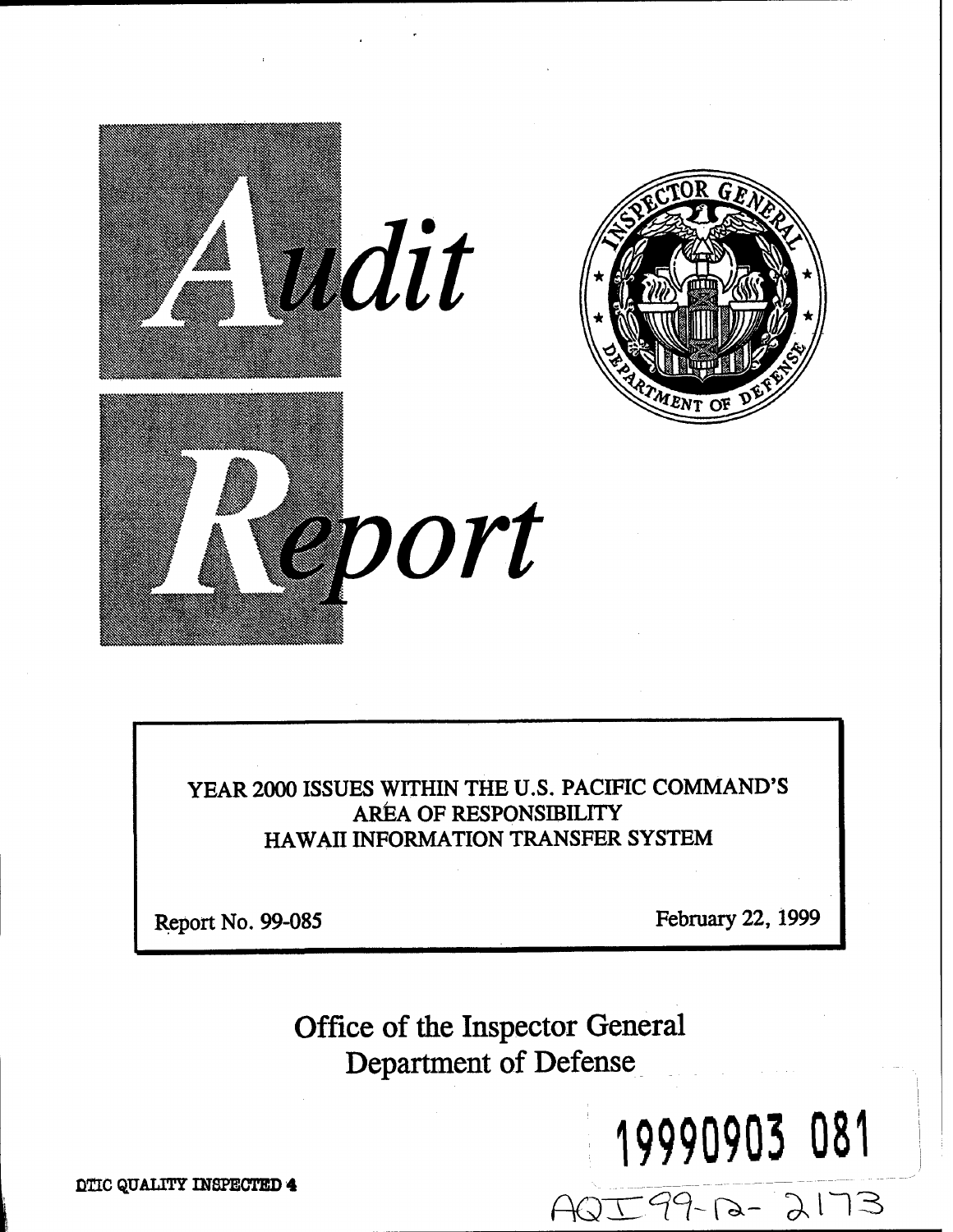#### INTERNET DOCUMENT INFORMATION FORM

A .Report Title: Year **2000** Issues Within the U.S. Pacific Command's Area of Responsibility Hawaii Information Transfer System

B. DATE Report Downloaded From the Internet: **09/02/99** 

C. Report's Point of Contact: (Name, Organization, Address, Office Symbol, & Ph #): OAIG-AUD (ATTN: AFTS Audit Suggestions) Inspector General, Department of Defense **400** Army Navy Drive (Room **801)**  Arlington, VA **22202-2884** 

D. Currently Applicable Classification Level: Unclassified

E. Distribution Statement A: Approved for Public Release

F. The foregoing information was compiled and provided by: DTIC-OCA, Initials: -VM Preparation Date **09/02/99** 

The foregoing information should exactly correspond to the Title, Report Number, and the Date on the accompanying report document. If there are mismatches, or other questions, contact the above OCA Representative for resolution.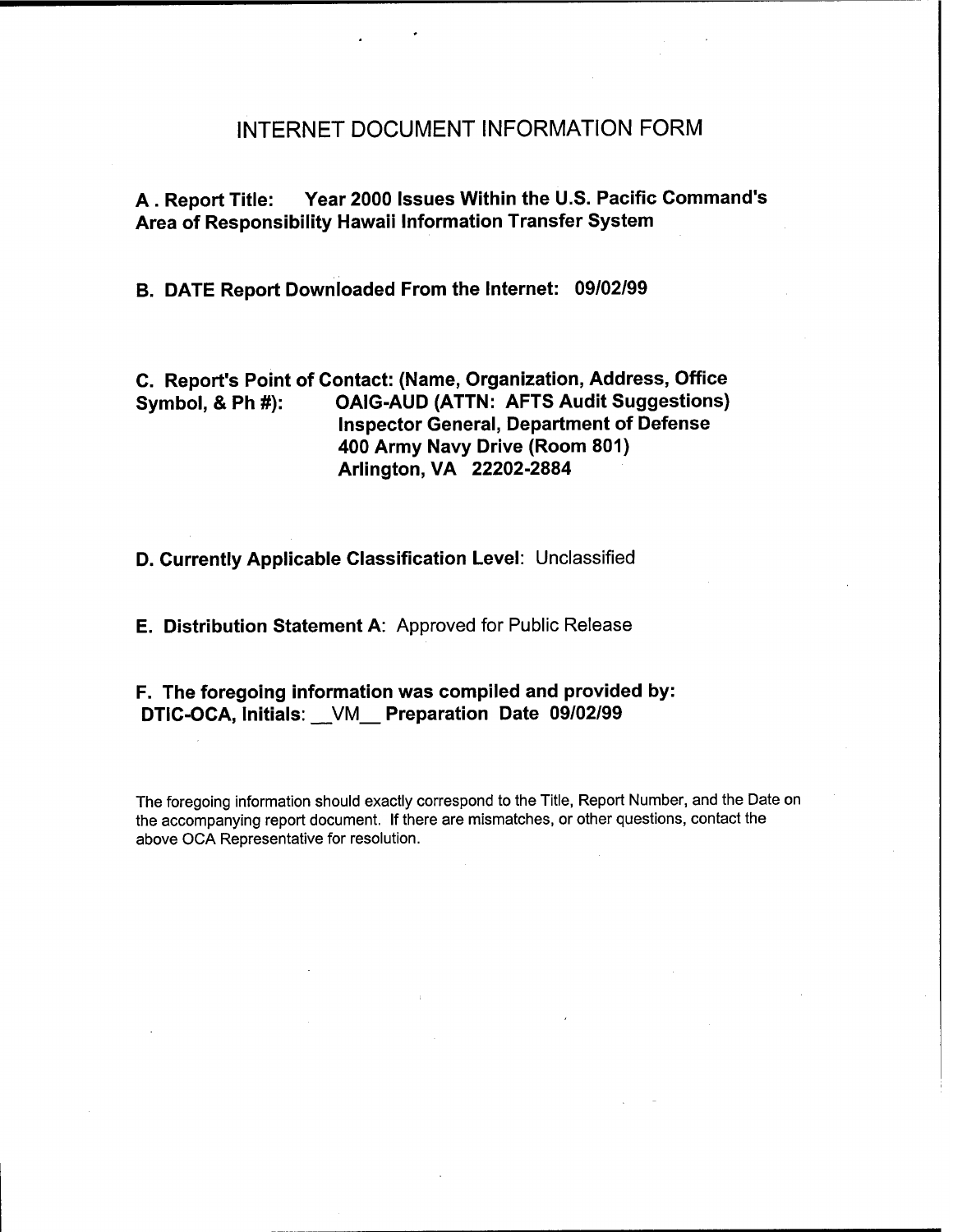#### **Additional Copies**

To obtain additional copies of this audit report, contact the Secondary Reports Distribution Unit of the Audit Followup and Technical Support Directorate at (703) 604-8937 (DSN 664-8937) or fax (703) 604-8932 or visit the Inspector General, DoD Home Page at: **WWW,**DODIG. OSD. **MIL.** 

#### **Suggestions for Future Audits**

To suggest ideas for or to request future audits, contact the Planning and Coordination Branch of the Audit Followup and Technical Support Directorate at (703) **604-8940 (DSN 664-8940) or fax (703) 604-8932, Ideas and requests**  can also be mailed to:

#### OAIG-AUD (ATTN: AFTS Audit Suggestions) Inspector General, Department of Defense 400 Army Navy Drive (Room 801) Arlington, VA 22202-2884

#### **Defense Hotline**

To report fraud, waste, or abuse, contact the Defense Hotline by calling (800) 424-9098; by sending an electronic message to Hotline@dodig.osd.mil; or by writing to the Defense Hotline, The Pentagon, Washington, D.C. 20301-1900. The identity of each writer and caller is fully protected.

#### **Acronyms**

| <b>DISA</b>  | Defense Information System Agency                                     |
|--------------|-----------------------------------------------------------------------|
| HITS         | Hawaii Information Transfer System                                    |
| NCTAMS-PAC   | Naval Computer and Telecommunications Area Master Station-<br>Pacific |
| <b>PACOM</b> | U.S. Pacific Command                                                  |
| Y2K          | <b>Year 2000</b>                                                      |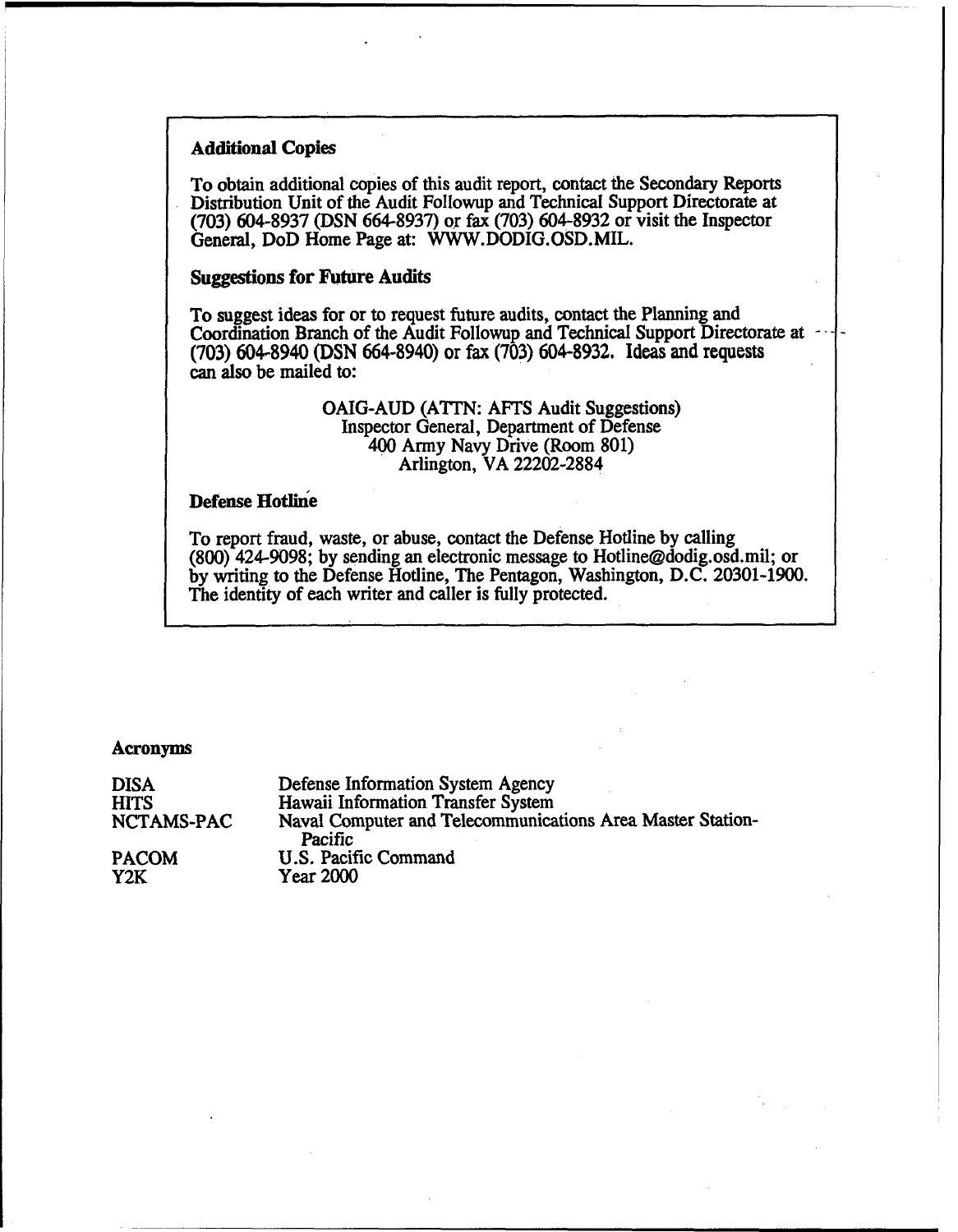

**INSPECTOR GENERAL DEPARTMENT OF DEFENSE 400 ARMY NAVY DRIVE ARLINGTON, VIRGINIA 22202** 

February 22, 1999

#### MEMORANDUM FOR U.S. COMMANDER IN CHIEF PACIFIC COMMAND ASSISTANT SECRETARY OF DEFENSE (COMMAND, CONTROL, COMMUNICATIONS, AND INTELLIGENCE) ASSISTANT SECRETARY OF THE NAVY (FINANCIAL MANAGEMENT AND COMPTROLLER)

# SUBJECT: Audit Report on Year 2000 Issues Within the U.S. Pacific Command's Area of Responsibility-Hawaii Information Transfer System (Report No. 99-085)

We are providing this report for your information and use. This is a follow-on audit to Inspector General, DoD, Report No. 99-03 1, "U.S. Pacific Command Year 2000 Issues," November 3, 1998. Because this report contains no findings or recommendations, no comments were requested and none were received. Therefore, we are publishing this report in final form.

We appreciate the courtesies extended to the audit staff. Questions on the audit should be directed to Mr. Robert M. Murrell at (703) 604-9210 (DSN 664-9210) (rmurrell@dodig.osd.mil) or Ms. Nancee K. Needham at (703) 604-9209 (DSN 664-9209) **(nkneedham@dodig.osd.mil).** See Appendix B for the report distribution. The audit team members are listed inside the back cover.

Robert **f.** Lieberman Assistant Inspector General for Auditing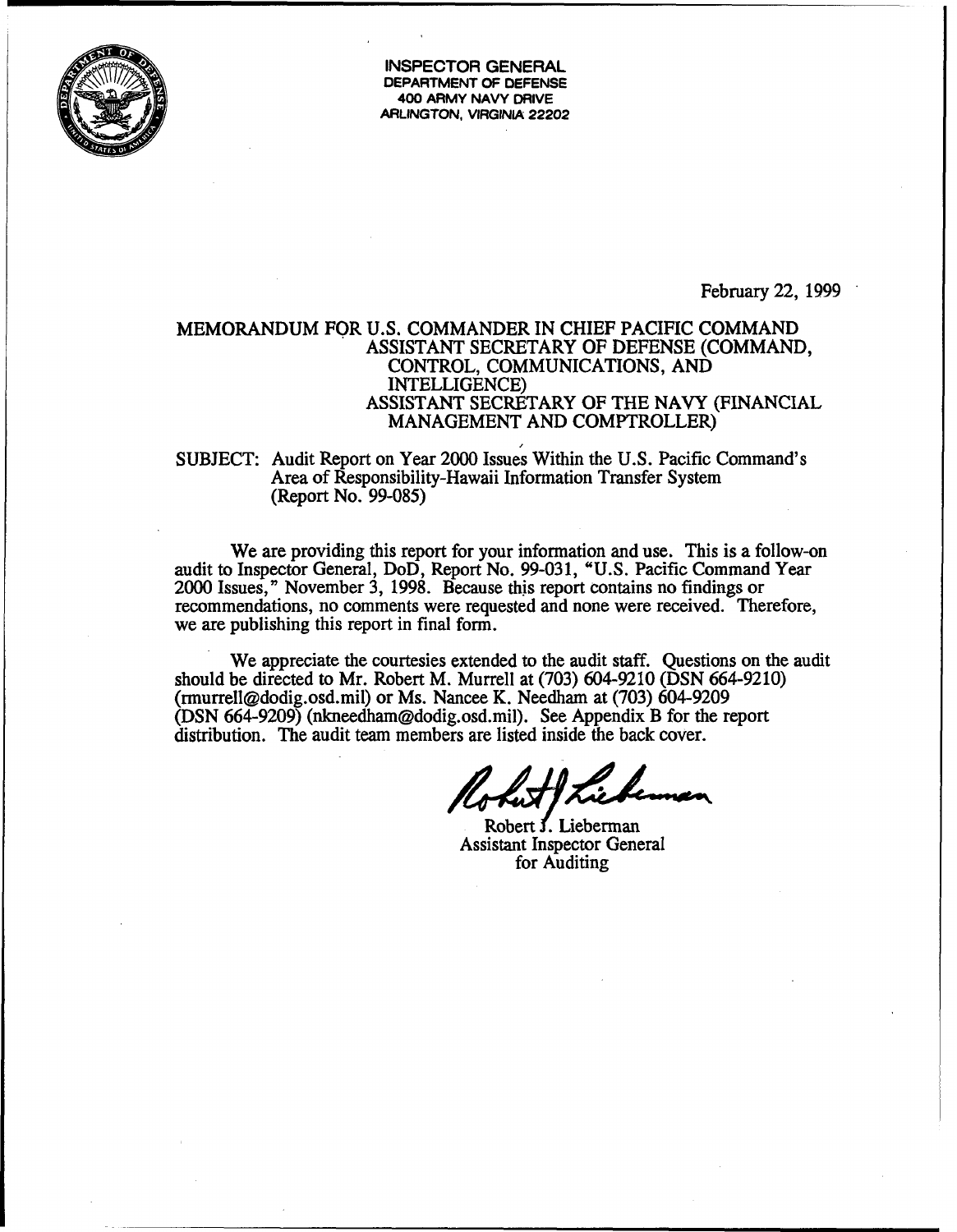#### **Office of the Inspector General, DoD**

#### **Report No. 99-085 February 22,1999 (Project No.8CC-0049)**

# **Year 2000 Issues Within the U.S. Pacific Command's Hawaii Information Transfer System**

#### **Executive Summary**

Introduction. This is one in a series of reports being issued by the Inspector General, DoD, in accordance with an informal partnership with the Chief Information Officer, DoD, to monitor DoD efforts to address the year 2000 computing challenge. For a listing of audit projects addressing the issue, see the year 2000 webpage on the IGnet at http://www. ignet. gov.

**Objectives.** The overall audit objective was to evaluate whether DoD adequately planned for and managed year 2000 risks to avoid disruptions to the U.S. Pacific Command mission. Specifically, we reviewed year 2000 risk assessments, contingency plans for mission critical systems, and continuity of operations plans to perform core mission requirements. The review included major DoD communications systems operating within the **U.S.** Pacific Command's area of responsibility.

Results. The Hawaii Information Transfer System (HITS) program managers, the Defense Information System Agency, and the Naval Computer and Telecommunications Area Master Station-Pacific recognized the need for contract clauses and procedures to ensure Y2K compliance for the HITS program. The HITS contractor was required to ensure that all hardware and software assets were Y2K compliant and the contract specified that there could be no additional charges to the government for Y2K upgrades. Further, the implementation of HITS Y2K upgrades to existing systems was on schedule.

**Management Comments.** We provided a draft of this report on January 15, 1999. Because this report contains no findings or recommendations, written comments were not required, and none were received. Therefore, we are publishing this report in final form.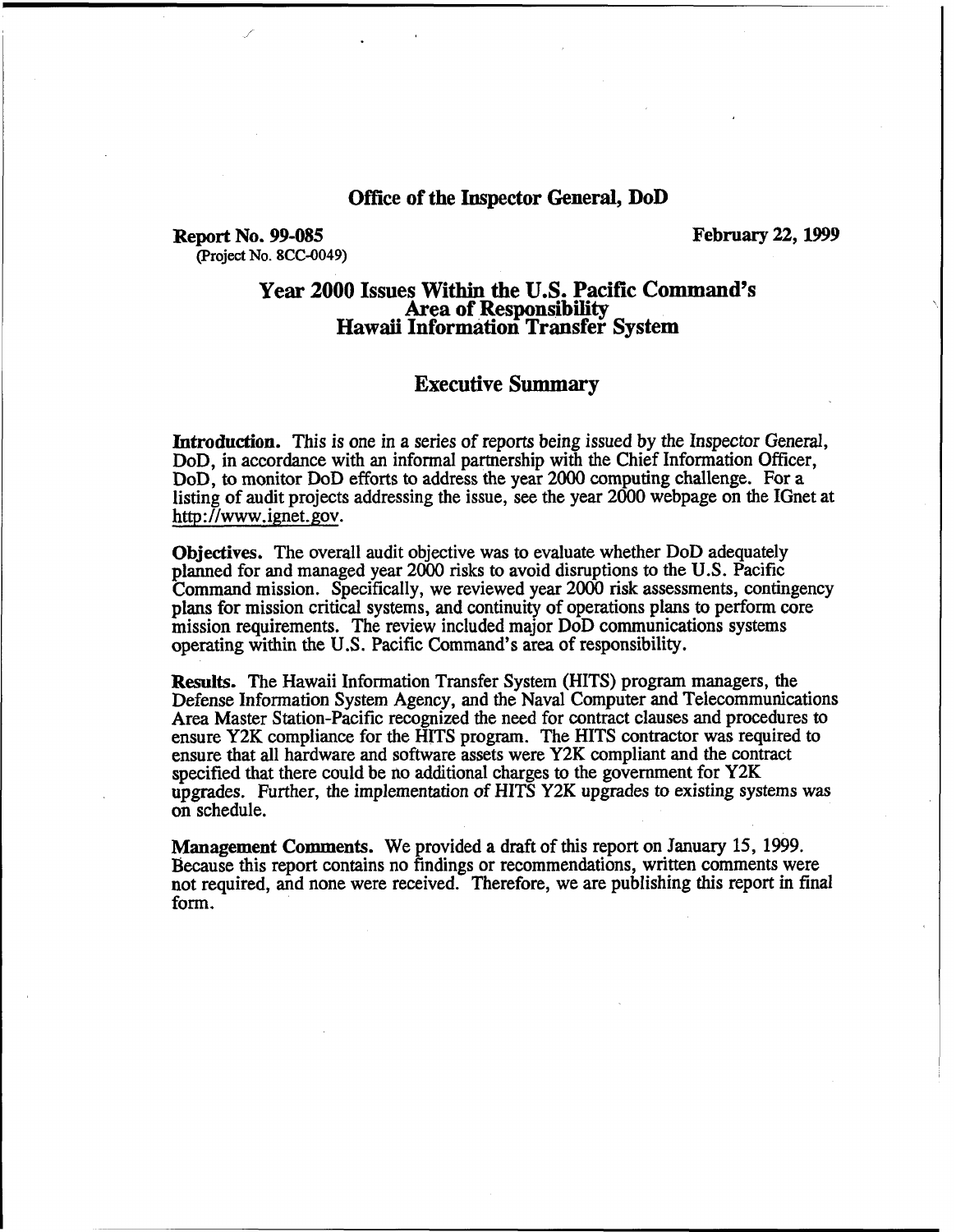# **Table of Contents**

 $\sim$ 

| <b>Executive Summary</b>                                                                                      |                |
|---------------------------------------------------------------------------------------------------------------|----------------|
| Introduction                                                                                                  |                |
| Background<br>Objectives                                                                                      | $\overline{2}$ |
| Discussion                                                                                                    |                |
| Status of the Hawaii Information Transfer System (HITS) Y2K Program                                           |                |
| <b>Appendixes</b>                                                                                             |                |
| A. Audit Process<br>Scope<br>Methodology<br><b>Summary of Prior Coverage</b><br><b>B.</b> Report Distribution | 6              |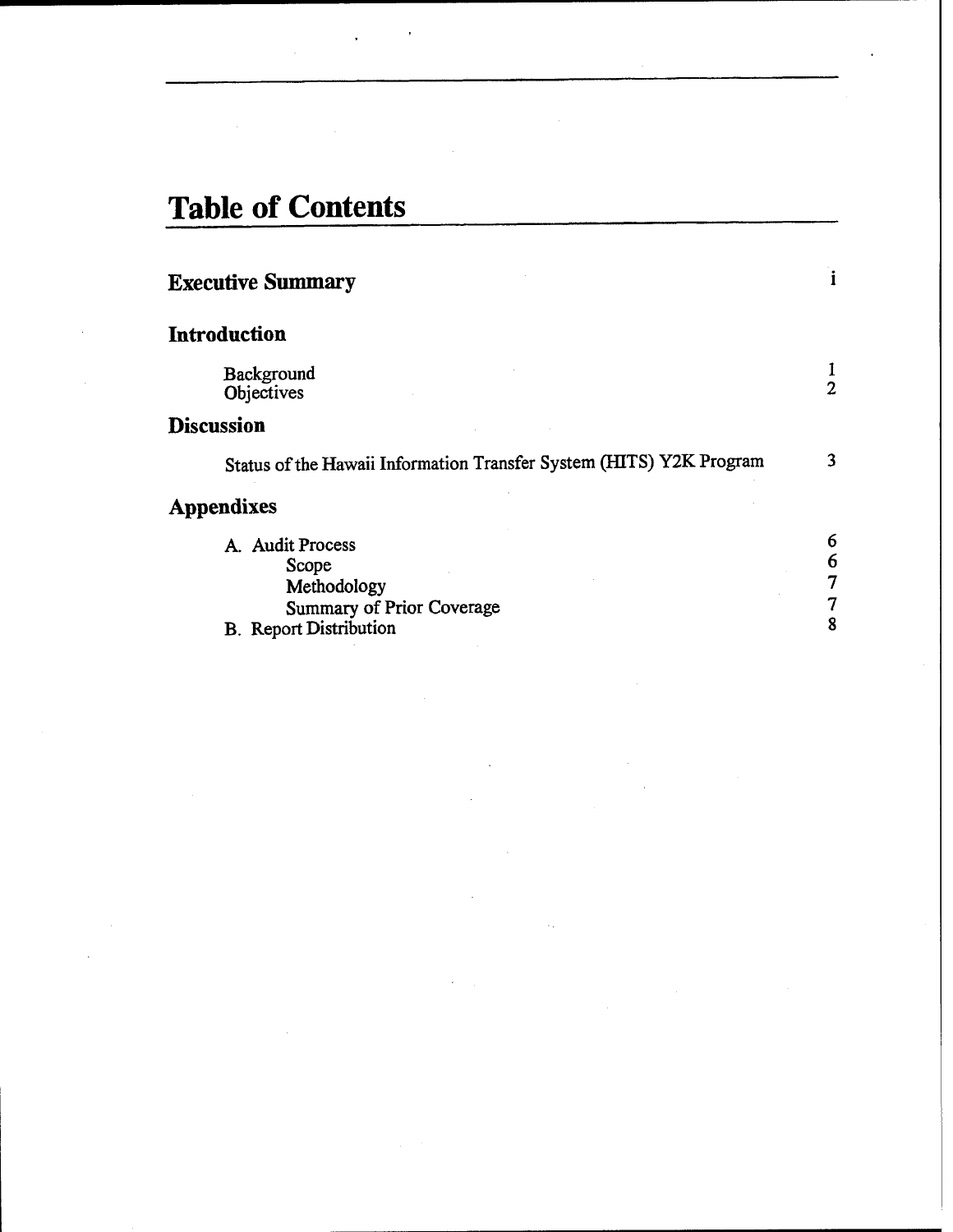### **Background**

The Executive Order, "Year 2000 Conversion," February 4, 1998, mandates that Federal agencies do what is necessary to ensure that no critical Federal program experiences disruption because of the year 2000 **(Y2K)**computing problem. The Executive Order also requires that the head of each agency **ensure that efforts to address Y2K issues receive the highest priority.** 

The Secretary of Defense issued a memorandum "Year 2000 Compliance," on August 7, 1998, which defined that the Y2K computer problem as a critical national defense issue. The memorandum indicates that the Military Departments are responsible for ensuring that their list of mission-critical systems is accurately reported in the DoD Y2K database effective October 1, 1998. On August 24, 1998, the Deputy Secretary of Defense directed that the Military Departments provide plans for Y2K-related end-to-end testing of their respective functional processes by November 1, 1998. Public **Law** 105-271, "Year 2000 Information and Readiness Disclosure Act," October 19, 1998 is intended to encourage the disclosure and exchange of information about computer processing problems, solutions, test practices, test results, and related matters in connection with the transition to the year 2000.

U.S. Pacific Command. The U.S. Pacific Command (PACOM) is the largest of the nine unified commands in the Department of Defense. The PACOM area of responsibility includes 50 percent of the earth's surface and two-thirds of the world's population. It encompasses more than 100 million square miles, stretching from the west coast of North and South America to the east coast of Africa, and from the Arctic in the north to the Antarctic in the south. It also includes Alaska, Hawaii, and eight U.S. territories. The overall mission of PACOM is to promote peace, deter aggression, respond to crises, and, if necessary, fight and win to advance security and stability throughout the Asian-Pacific region.

The PACOM, located in Camp Smith, Hawaii, is supported by Component commands from each Service: the U.S. Army Pacific Command, U.S. Pacific Fleet Command, Marine Forces Pacific Command, and **U.S.**Pacific Air Force Command. In addition, PACOM exercises combatant control over four subunified commands within the Pacific region. The subunified commands are the U.S. Forces Japan, U. S. Forces Korea, Alaskan Command, and Special Operations Command Pacific.

**Hawaii Information** Transfer System **(HITS).** HITS will provide enhanced information transfer capabilities to DoD and certain other authorized users in the State of Hawaii, to include the eight primary islands. HITS will also provide interface with other DoD **and** public networks at designated gateways for worldwide access.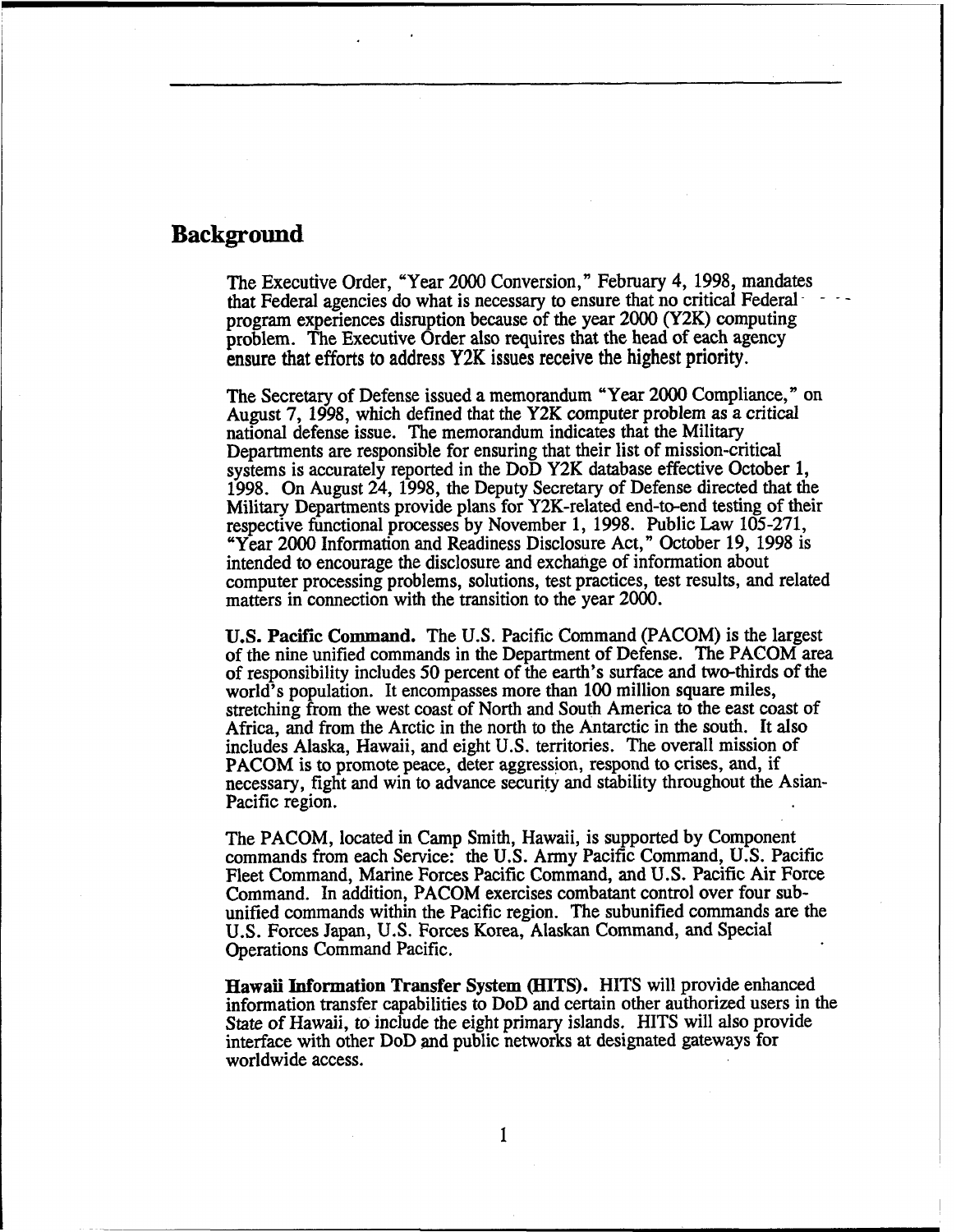Once fully implemented, it will replace the existing Hawaii Area Wideband System, the Oahu Telephone System, the Defense Information System Network-Near Term and various other dedicated services for the **State** of Hawaii.

The existing systems are located on the island of Oahu and serve DoD users. The Hawaii Area Wideband System provides transmission services for point-to- . point dedicated-service users, while the Oahu Telephone System provides total telephone services for all military and selected Federal government installations on Oahu. The Defense Information System Network-Near Term is the integration of DoD Component networks into a transmission backbone composed of smart multiplexers interconnected by government-owned and leased T-1 and **T-3**circuits.

HITS will incorporate all other appropriate information transfer requirements including packet switched data and video teleconferencing into a single integrated system within the State of Hawaii and provide a common network management capability. DoD requirements for survivability, security, and assured service will also be met. Switches are located at 12 sites in the Hawaiian Islands providing service to 34,521 subscribers.

### **Objectives**

The overall audit objective was to evaluate whether DoD adequately planned for and managed year 2000 risks to avoid disruptions to the **U.S.** Pacific Command mission. Specifically, we reviewed year 2000 risk assessments, contingency plans for mission critical systems, and continuity of operations plans to perform core mission requirements. The review included major DoD communications systems operating within the U.S. Pacific Command's area of responsibility.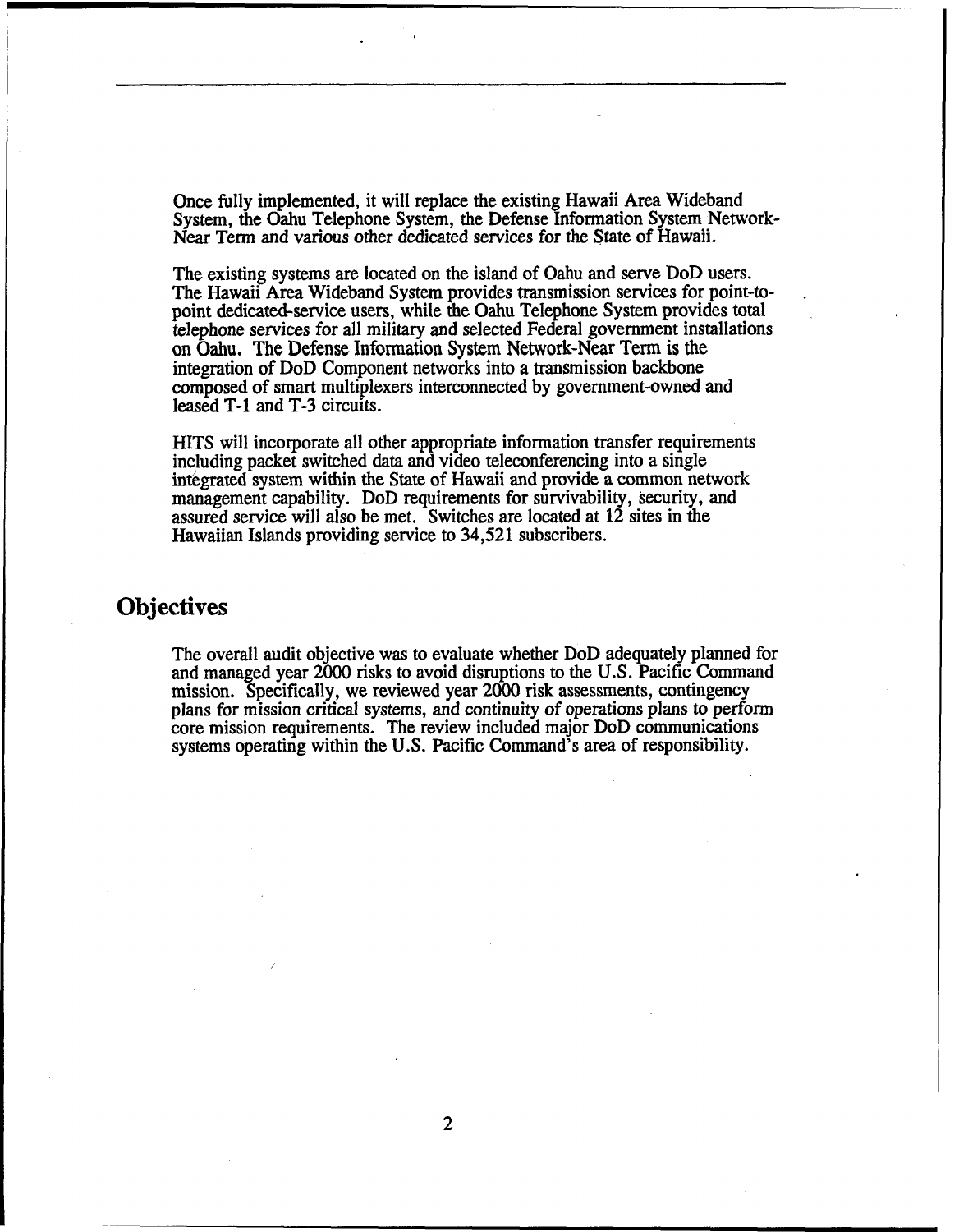# **Status of the Hawaii Information Transfer System (HITS) Y2K Program**

The HITS program managers, the Defense Information System Agency and the Navy Computer and Telecommunications Area Master Station--<br>Pacific (NCTAMS-PAC), recognized the need for contract clauses and procedures to ensure **Y2K** compliance for the HITS program. The HITS **contractor was required to ensure that all hardware and software assets**  were **Y2K** compliant and the contract specified that there could be no additional charges to the government for **Y2K** upgrades. Further, the implementation of HITS **Y2K** upgrades to existing systems was on schedule.

#### **Background**

NCTAMS-PAC is located in Wahiawa, Hawaii and provides communications support to the U.S. Navy and DoD organizations in the Pacific Ocean region. In addition, the command provides:

- operational direction and management to all Naval Computer and Telecommunications System assets in the NCTAMS-PAC area of responsibility;
- management, operations and maintenance of Defense communication systems assets;
- management of cryptologic resources for Commander, Naval Security Group;
- operational direction and management of the DoD world-wide High Frequency Direction Finding System; and,
- a full range of automated data processing and information resource services to the Navy and other DoD organizations in the Pacific.

#### **HITSProgram Management**

The HITS services are being acquired by the Defense Information Systems Agency (DISA), through the Defense Information Technology Contracting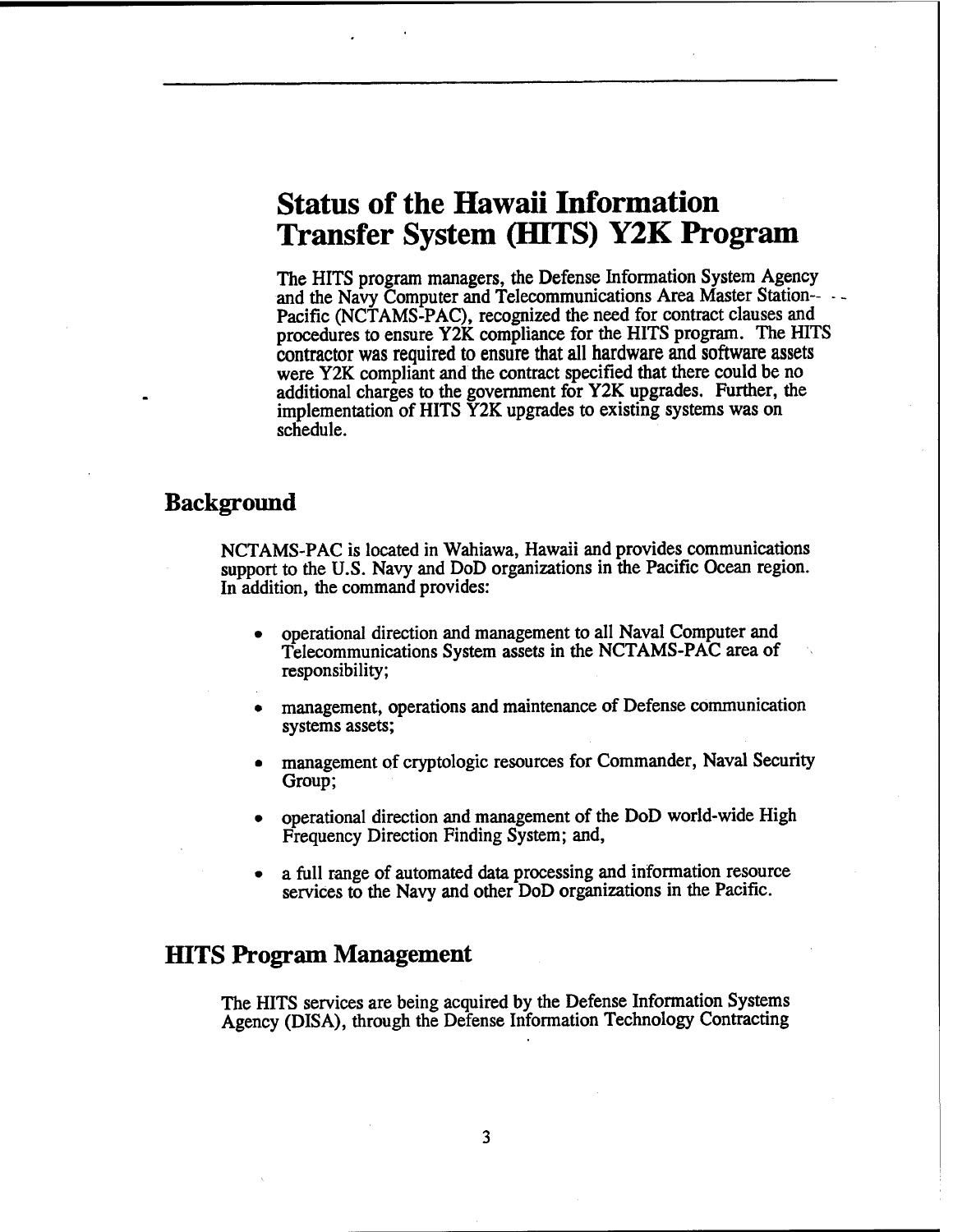Office-Pacific. Program management for HITS is provided by DISA-Pacific in Hawaii, using the NCTAMS-PAC as the on-island agent, with oversight from DISA headquarters and Assistant Secretary of Defense (Command, Control, Communications, and Intelligence). HITS users will include DoD facilities and ships ported in and visiting Hawaii.

The request for proposal was issued in November **1995** and called for both command, control, and administrative voice and data services for users. HITS will interface with existing and future worldwide **DoD** communications systems and will provide improved performance, enhanced services and reduce costs over the predecessor systems. The contract was awarded to the American Telephone and Telegraph Corporation in February **1997** and initial operating capability was completed in November **1997.** 

### **Contact Y2K Specifications**

**Y2K System Contract Clause.** The contractor was required to ensure that all hardware and software assets were **Y2K** complaint. The HITS contractor guaranteed that the software; which is licensed to and used by the Government prior to, during, or after the calendar year 2000, include design and performance features so that the Government would not experience software abnormalities. The contract specified that software designed to ensure Y2K compatibility include date recognition, calcuIations that accommodate same century and multi-century formulas and date values, and data interface values that reflect the century. In addition, the contractor guaranteed that the **Y2K** leap year calculations would be accommodated and would not result in software or hardware failures. For example, all HITS switches are **Y2K** compliant.

**Government Costs Avoidance.** The contract clauses specified that **Y2K**  upgrades were not to be separately priced. This means that any **Y2K** costs were to be included in the contractor's overall cost of doing business, and the Government would only pay service-based rates, such as monthly recurring charges per switched voice line. The Government, therefore, would not be charged for **Y2K** compliance adjustments.

New Systems from HITS Award. Additionally, since many of the system elements necessary to provide the required HITS service were acquired or newly installed by the contractor, those elements are Y2K compliant. The systems in place prior to award of the HITS contract, were at least 12 years old, and the contractor did not deem it appropriate to keep those system elements in place. The new system being installed by the contractor was based on Sun workstations, Pentium personal computers and commercial off-the-shelf software. Therefore, the installation of upgraded elements would automatically resolve the **Y2K** issues.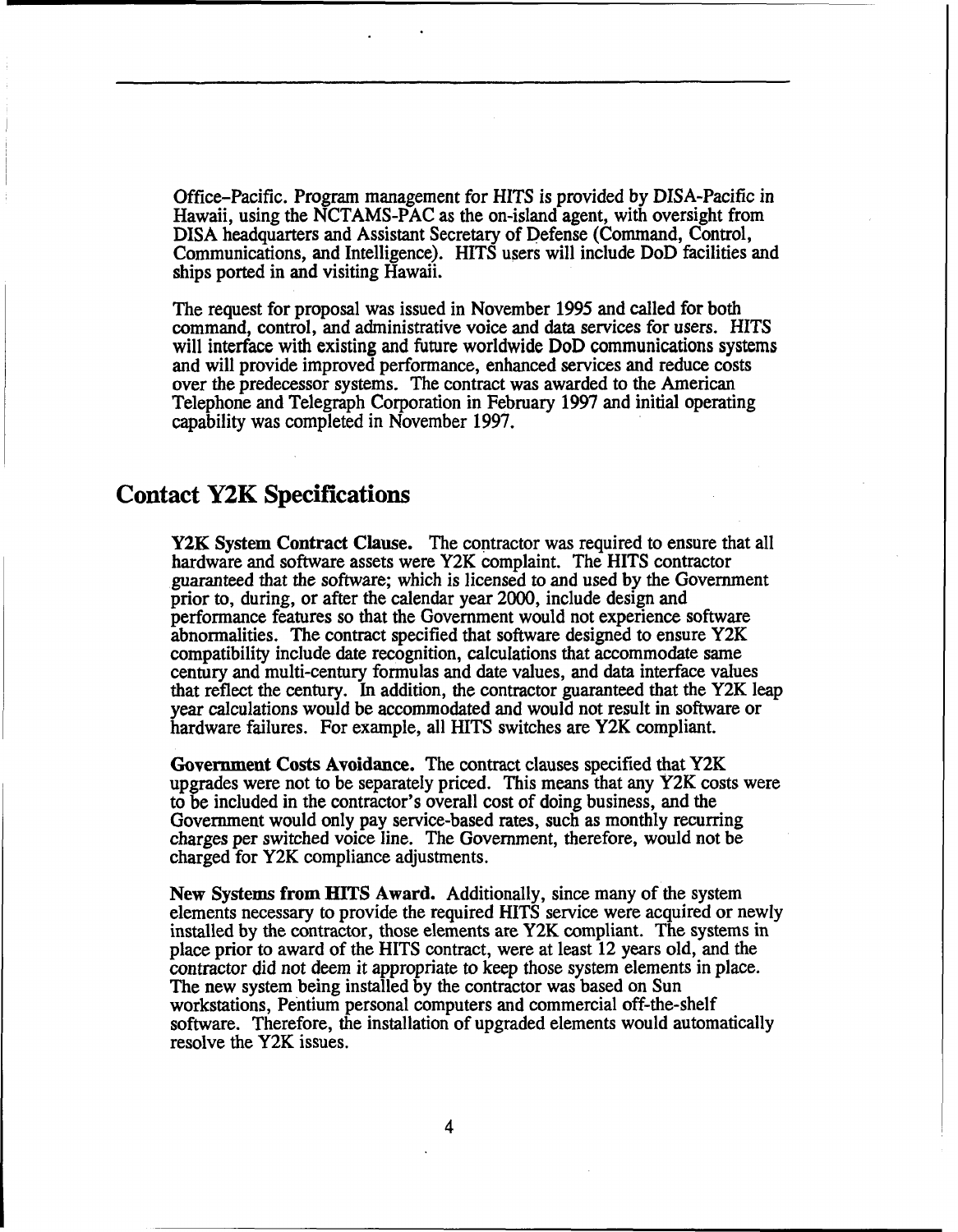## **Conclusion**

We commend DISA and NCTAMS-PAC program managers for ensuring Y2K compliance of the HITS program. The HITS request for proposal stated that the contractor was fully responsible for installing Y2K compliant system elements, and that any necessary upgrades were not to be separately priced. ConsequentIy, the Government **has** not been charged additional costs to **fund** Y2K upgrades. The HITS program is currently on schedule and testing will be provided that will result in the system certifications.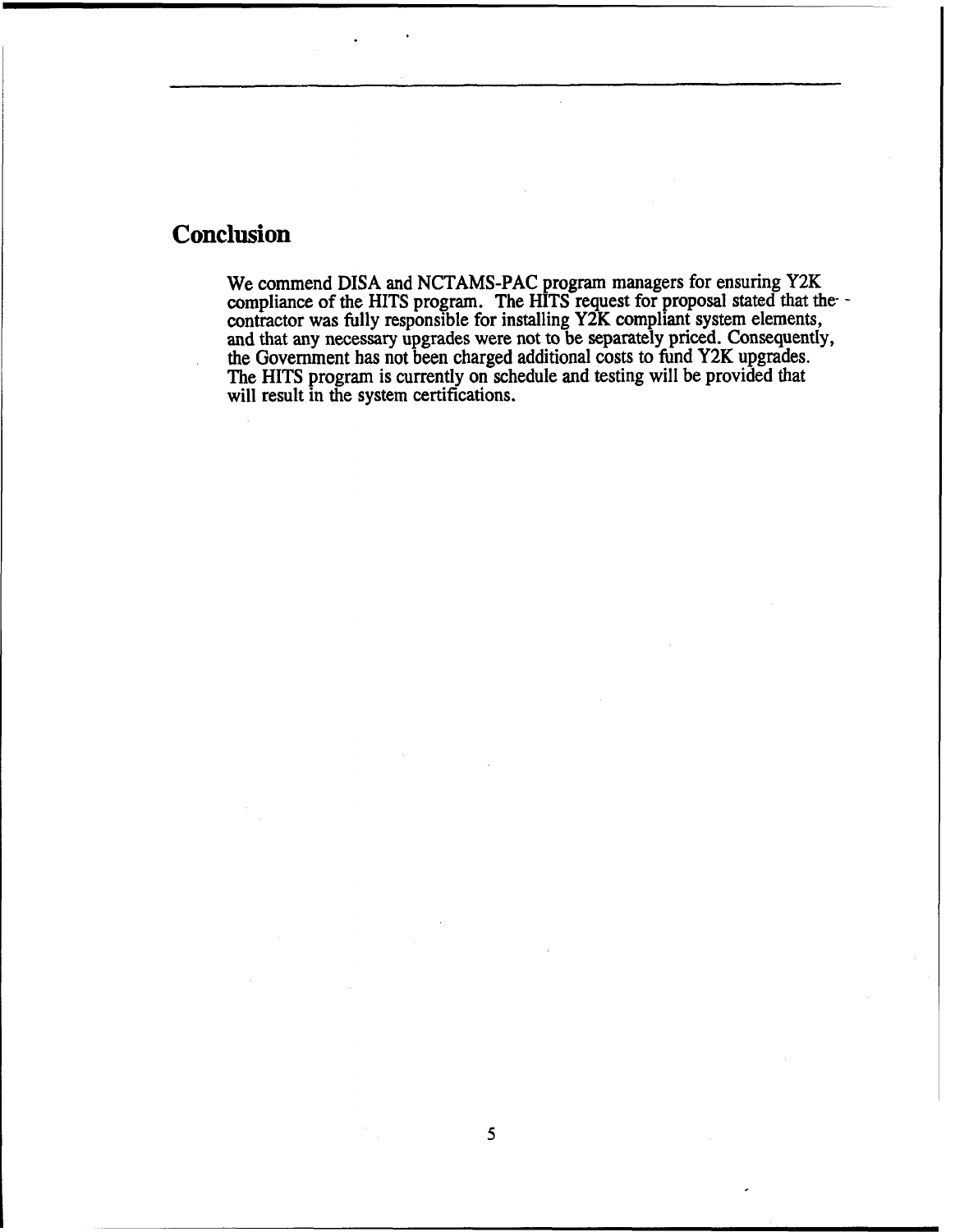# **Appendix A. Audit Process**

This is one in a series of reports being issued by the Inspector General, DoD, in accordance with an informal partnership with the Chief Information Officer, DoD, to monitor DoD efforts to address the Y2K computing challenge. For a listing of audit projects addressing this issue, see the Y2K web page on the IGnet at http://www.ignet.gov.

### **Scope**

We reviewed and evaluated the Hawaii Information Transfer System. We met with NCTAMS-PAC officials to obtain **Y2K** compliance status of the mission critical systems. During our meetings, we obtained data pertaining to the **HITS**  program.

**DoD-Wide Corporate Level Government Performance and Results Act Goals.** In response to the Government Performance and Results Act, the Department of Defense has established 6 DoD-wide corporate-level performance objectives and 14 goals for meeting the objectives. This report pertains to achievement of the following objective and goal.

**Objective:** Prepare now for an uncertain future. **Goal:** Pursue a focused modernization effort that maintains U.S. qualitative superiority in key war fighting capabilities. **(DoD-3)** 

**DoD Functional Area Reform Goals.** Most major DoD functional areas have also established performance improvement refom objectives and goals. This report pertains to achievement of the following functional area objectives and goals.

- **Information Technology Management Functional Area. Objective:** Become a mission partner. **Goal:** Serve mission information users as customers. **(ITM-1.2)**
- **Information Technology Management Functional Area. Objective:** Provide services that satisfy customer information needs. **Goal:** Modernize and integrate DoD information infrastructure. **?ITM-2.2)**
- **Information Technology Management Functional Area, objective:** Provide services that satisfy customer information needs. Goal: Upgrade technology base. (ITM-2.3)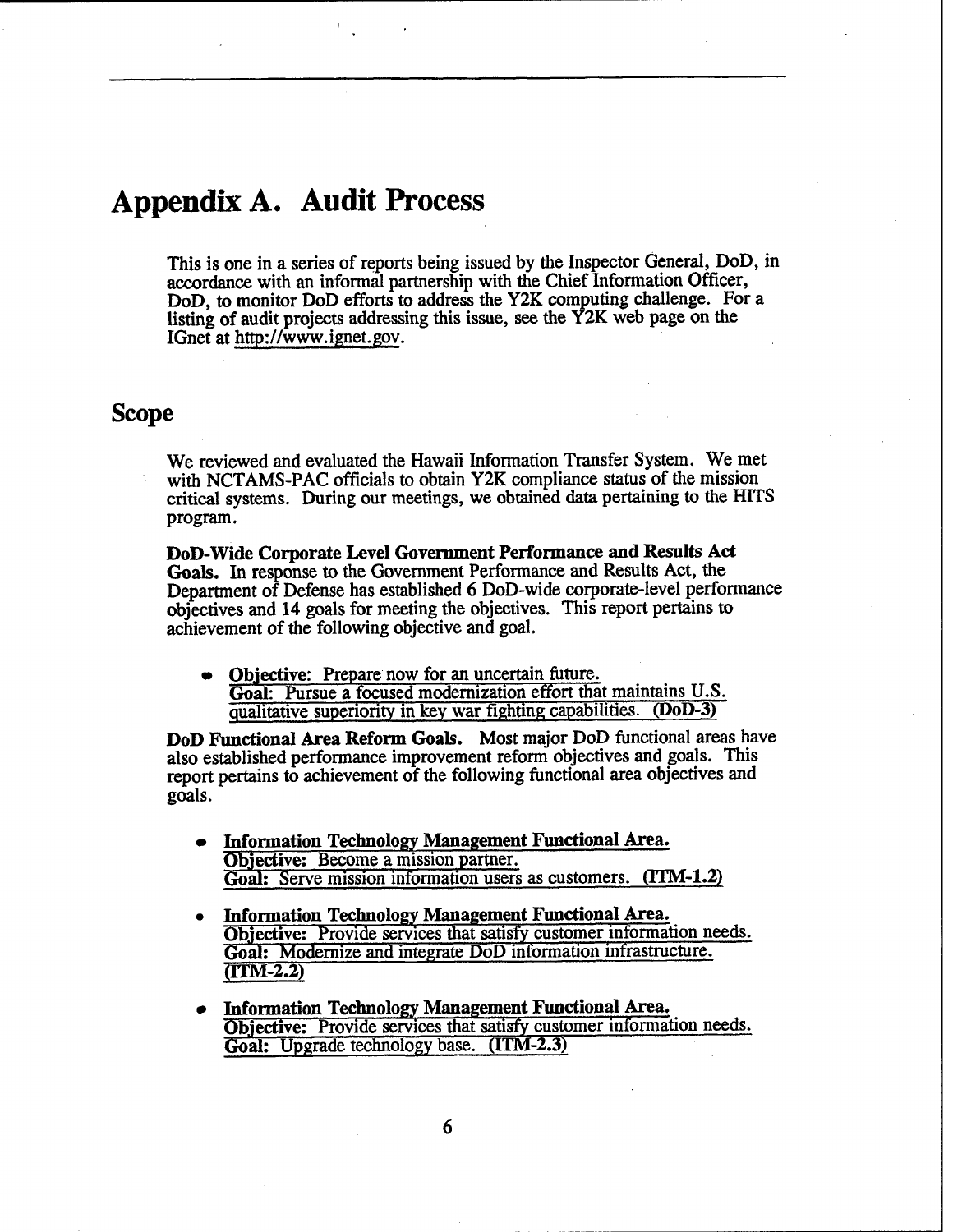**General Accounting Office High-Risk Area.** In its identification of risk areas, the General Accounting Office has specifically designated risk in resolution of the Y2K problem as high. This report provides coverage of that problem and'of the overall Information Management and Technology high-risk area.

### **Methodology**

**Audit Type, Dates, and Standards.** We performed this program audit from September 1998 to December 1998, in accordance with auditing standards issued by the Comptroller General of the United States, as implemented by the Inspector General, DoD. We did not use computer-processed data to perform this audit.

**Contacts During the Audit. We** visited or contacted individuals and organizations within DoD. Further details are available upon request.

**Management Control Program.** We did not review the management control program related to the overall audit objective because DoD recognized the Y2K issue **as** a material management control weakness area in the **FY** 1997 Annual Statement of Assurance.

### **Summary of Prior Coverage**

The General Accounting Office and the Inspector General, DoD, have conducted multiple reviews related to Y2K issues. General Accounting Office reports can be reviewed on the Internet at http://www.gao.gov. Inspector General, DoD, reports can be reviewed on the Internet at http://www. dodig.osd.mil.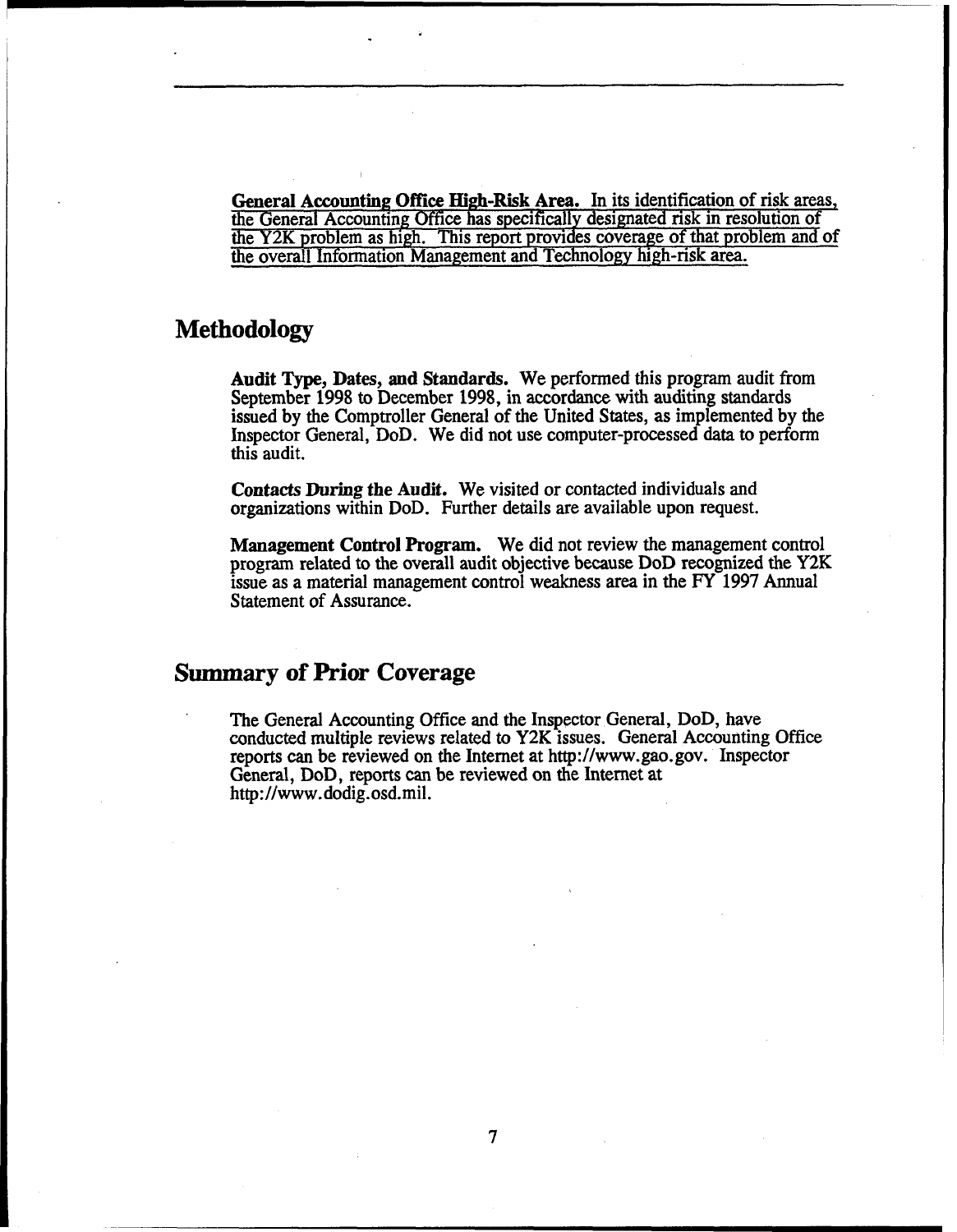# **Appendix B. Report Distribution**

### **Office of the Secretary of Defense**

Under Secretary of Defense for Acquisition and Technology Deputy Under Secretary of Defense (Acquisition Reform) Deputy Under Secretary of Defense (Environmental Security) Deputy Under Secretary of Defense (Industrial Affairs and Installations) Deputy Under Secretary of Defense (Logistics) Director, Defense Procurement Director, Defense Research and Engineering Director, Defense Logistics Studies Information Exchange Director, Strategic and Tactical Systems Director, Test Systems Engineering and Evaluation Assistant to the Secretary of Defense (Nuclear, Chemical, and Biological Defense Programs) Defense Science Board Under Secretary of Defense for Policy Under Secretary of Defense (Comptroller) Deputy Chief Financial Officer<br>Deputy Comptroller (Program/Budget) Director, Program Analysis and Evaluation Under Secretary of Defense for Personnel and Readiness Assistant Secretary of Defense (Health Affairs) Assistant Secretary of Defense (Command, Control, Communications, and Intelligence) Deputy Assistant Secretary of Defense (Command, Control, Communications, Intelligence, Surveillance, Reconnaissance, and Space Systems) Principal Deputy **-Y2K**  Assistant Secretary of Defense (Legislative Affairs) Assistant Secretary of Defense (Public Affairs) Director, Operational Test and Evaluation

#### **Joint Staff**

Director, Joint Staff

#### **Department of the Army**

Assistant Secretary of the Army (Financial Management and Comptroller) Chief Information Officer, Army Inspector General, Department of the Army Auditor General, Department of the Army

8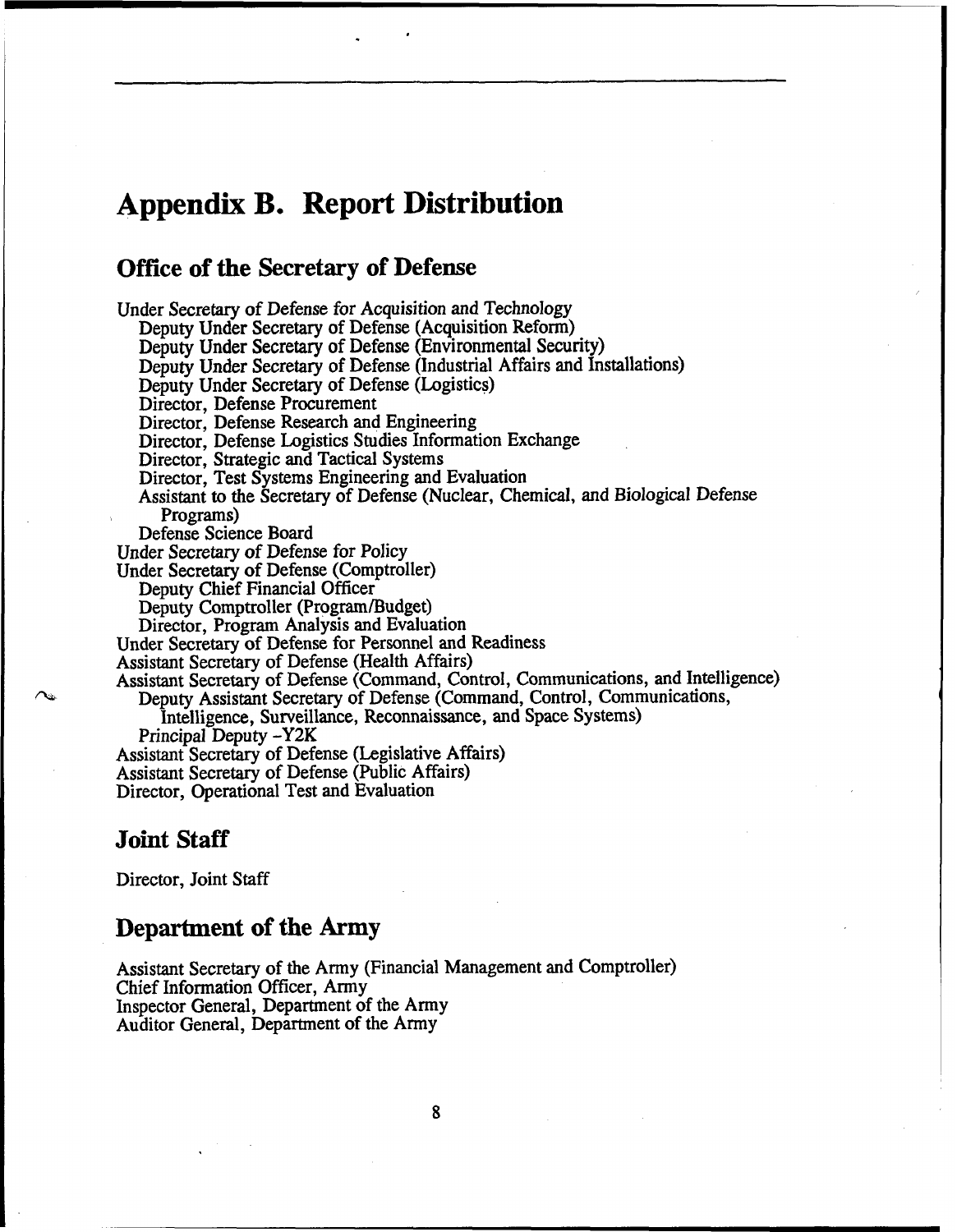#### **Department of the Navy**

Assistant Secretary of the Navy (Financial Management and Comptroller) Chief Information Officer, Navy Inspector General, Department of the Navy Inspector General, Navy Computers and Telecommunications Command Auditor General, Department of the Navy

#### **Department of the Air Force**

Assistant Secretary of the Air Force (Financial Management and Comptroller) Chief Information Officer, Air Force Inspector General, Department of the Air Force Auditor General, Department of the Air Force

### **Unified Commands**

Commander in Chief, U.S. European Command Commander in Chief, U.S. Pacific Command Commander in Chief, **U.S.** Atlantic Command Commander in Chief, U.S. Central Command Commander In Chief, U.S. Special Operations Command

#### **Other Defense Organizations**

Director, Defense Information Systems Agency Chief Information Officer, Defense Information Systems Agency United Kingdom Liaison Officer, Defense Information Systems Agency Director, National Security Agency Inspector General, National Security Agency Inspector General, Defense Intelligence Agency Inspector General, National Imagery and Mapping Agency Inspector General, National Reconnaissance Office

### **Non-Defense Federal Organizations and Individuals**

Office of Management and Budget Office of Information and Regulatory Affairs General Accounting Office Technical Information Center National Security and Technical International Affairs Division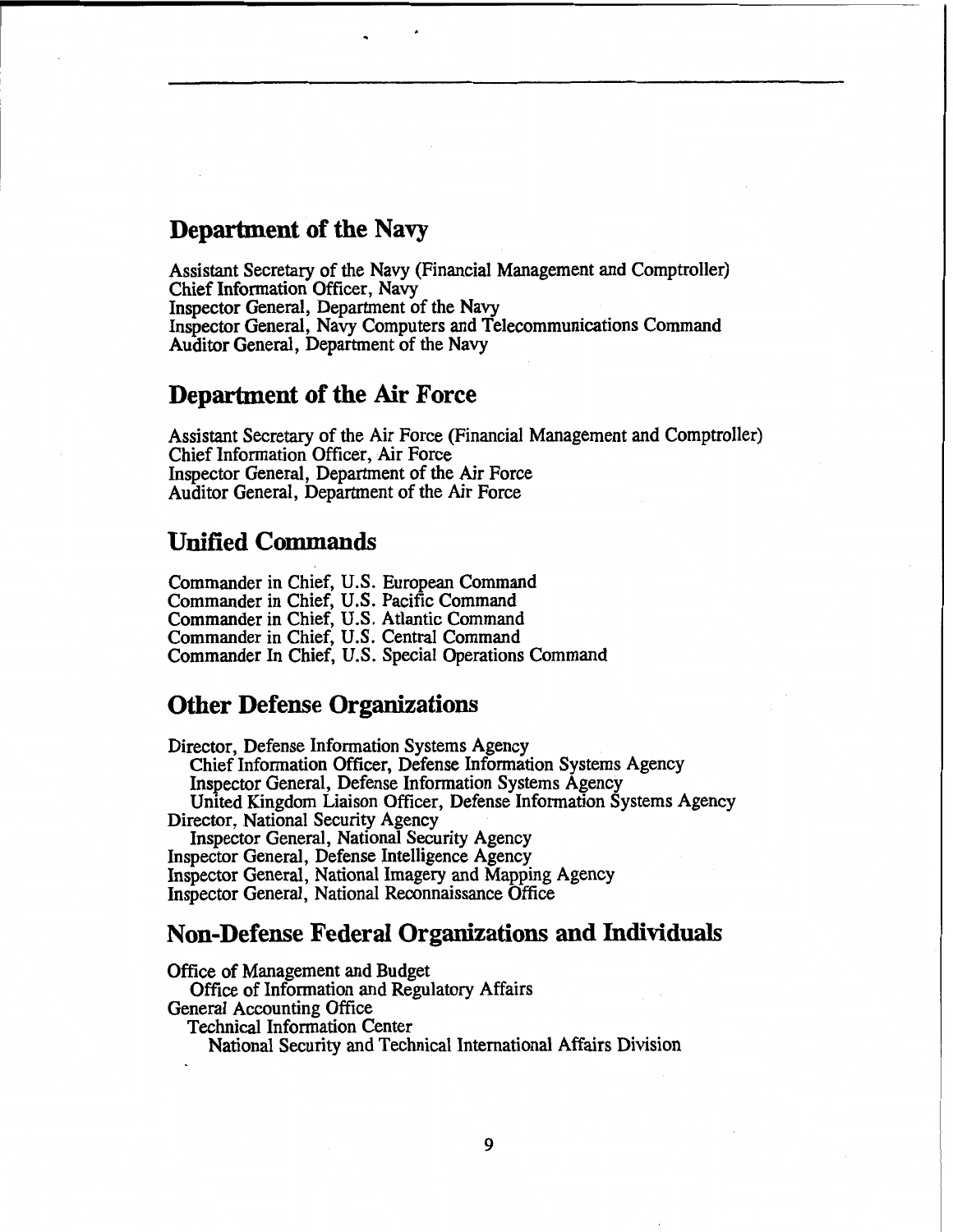### **Chairman and ranking minority member of each of the fo110wing congressional Committees and subcommittees:**

Senate Committee on Appropriations

Senate Subcommittee on Defense, Committee on Appropriations

Senate Committee on Armed Services

Senate Committee on Governmental Affairs

Senate Special Committee on the Year 2000 Technology Problem<br>House Committee on Appropriations

House Committee on Armed Services

House Subcommittee on National Security, Committee on Appropriations

House Committee on Government Reform

House Subcommittee on Government Management, Information, and Technology, Committee on Government Reform

House Subcommittee on National Security, International Affairs, and Criminal Justice, Committee on Government Reform and Oversight